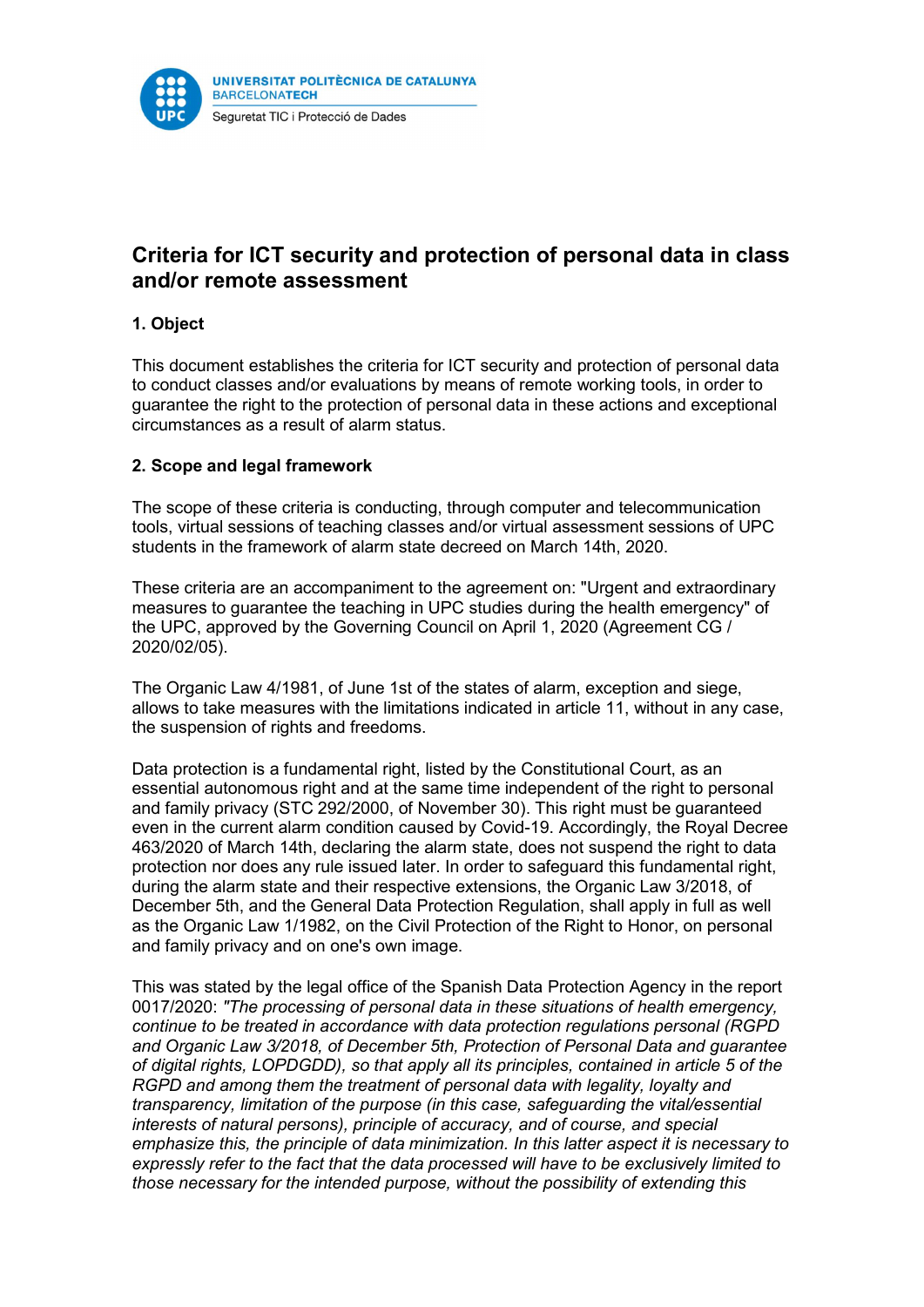

treatment to any other personal data not strictly necessary for this purpose, without it can be confused with need, because the fundamental right to data protection continues to be applied normally."

Accordingly, and in order to respect the rights of all members of the University Community, the University, exercising the right to its autonomy, is reorganized and equipped with tools and systems it has at its disposal in order to continue with its teaching activity. To achieve this, all members of the Community are required to actively collaborate in the actions taken. From the point of view of conducting classes and remote tests, student cooperation is indispensable, as well as providing them with the necessary means to participate, if they do not have the appropriate technical elements.

With regard to the implication of the rights and duties of university students who are likely to be transferred to the current context, it is necessary to mention the Royal Decree 1791/2010, of December 30, which approves the Statute of University Students. The article 13 regulates students obligations, including the obligation to cooperate in the university own activities, the responsible participation or the contribution to the improvement of the functioning of the university. In this context, the "Code of Ethics and Best Practices for Staff at the service of the UPC and its students" (Agreement No. 106/2011 of the Governing Council) was approved, where it is expressly foreseen that the principles that govern the university activity, with regard to its staff and students, are those of cooperation, co-responsibility, honesty and integrity, among many others. The article 3.4 of this text, concerning students, states the following:

"Students will have a participatory attitude in all formative activities, should facilitate the work of lecturers and should evaluate their activities when asked. It will also emphasize your personal effort in all tests and assessment activities and promote this attitude among your fellow students. On the other hand, it will endeavor to participate in the corresponding representative and governing bodies of the University".

Thus, the guidelines contained in this document should always be interpreted taking into account the duty of collaboration of all those involved with facilitating the training and evaluation activity of the University.

### 3. Guarantees of ICT security and protection of personal data

The measures adopted by the Schools as a result of the implementation of the directions given by the management, and under the general criteria established by the Office of the Vice-rector for Academic Policy, must comply as far as possible with the technical and organizational measures that guarantee the information security, protection of personal data and their traceability.

The guarantees of ICT security are the indicated for the public administrations in the Real Decree 3/2010 and 951/2015 that regulates the National Scheme of Security:

CONFIDENTIALITY: The consequences of disclosure to unauthorized persons or who do not need to know the information should be considered.

**INTEGRITY:** The consequences of modifying it for someone who is not authorized to update the information must be considered.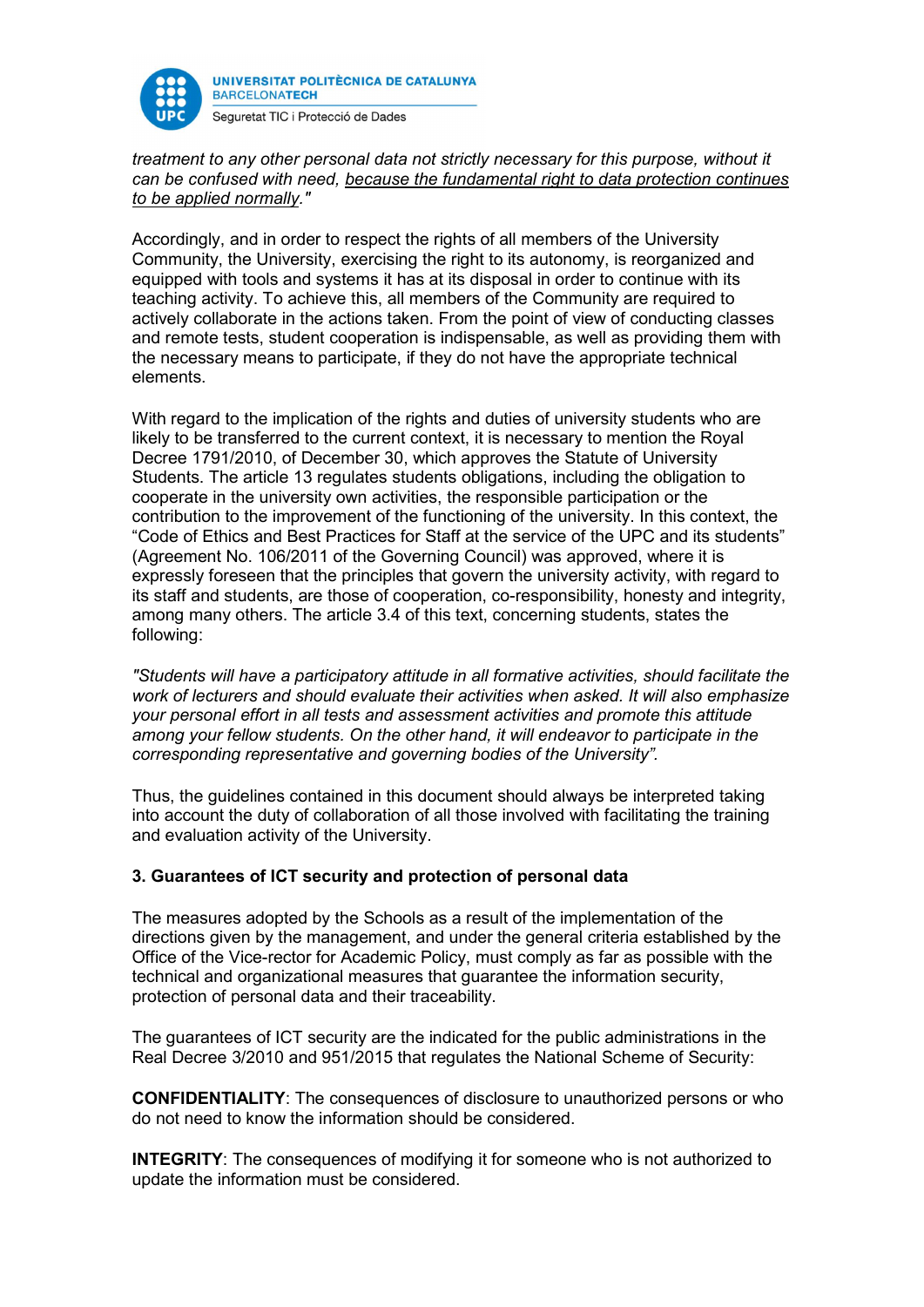

AUTHENTICITY: One must consider the consequences of the fact that the information was not authentic.

TRACEBILITY: It is necessary to consider the consequences of not being able to check a posteriori who has accessed, or modified, certain information.

The guarantees of protection of personal data are those indicated by the General Regulation of Data Protection (EU) 2016/679:

The principles of data protection apply to all information regarding an identified or identifiable natural person.

LAW, LEGALITY AND TRANSPARENCY: Personal data must be treated in a lawful way. The principles of fair and transparent treatment require that the interested party be informed of the treatment operation and its purpose. If the personal data is obtained from the interested parties, they must also be informed if they are obliged to provide it and the consequences of not doing so.

LIMITATION OF THE PURPOSE: Personal data must be collected for specific, explicit and legitimate purposes and subsequently they should not be treated in a way that is incompatible with these purposes.

DATA MINIMIZATION: Personal data must be adequate, relevant and limited to what is necessary in relation to the purposes for which they are processed.

ACCURACY: Personal data must be accurate and, if necessary, updated; reasonable measures must be taken to delete or rectify without any delay the personal data that are inaccurate for the purpose for which they are treated.

LIMITATION OF THE TERMS OF STORAGE: The personal data must be kept in a way that allows them to identify the interested parties for a period not longer than necessary for the purposes of the processing of personal data.

INTEGRITY AND CONFIDENTIALITY: Personal data must be treated in a way that guarantees adequate security, including protection against unauthorized or unlawful treatment and against loss, destruction or accidental damage, through the application of appropriate technical or organizational measures.

### 4. Information and personal data in a class using remote work tools

The minimum information that could be handled in a class using remote work tools, and which is the subject of this report regarding ICT security and personal data protection criteria, would be:

- Announcement of the teaching session
- Registration of access to each student class (recommendation)
- Image and voice of the lecturer
- Lecturer work environment
- Lecturer ID in computer tool
- Teaching content of the subject to be explained
- Student voice and image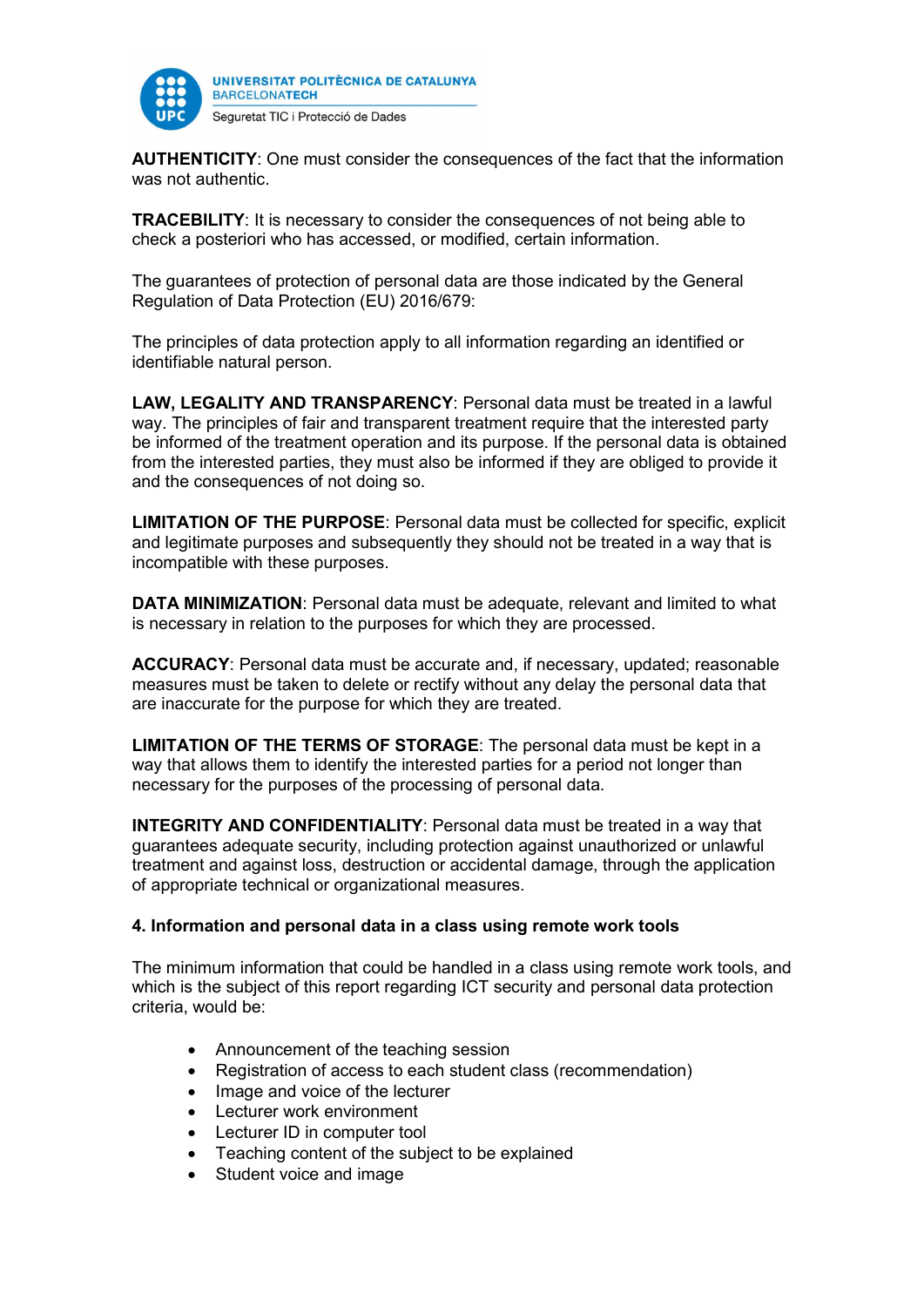

- Student work environment
- Student ID in computer tool
- Questions or comments from students
- Recording, if applicable, of the teaching session (without student intervention)
- Recording, if applicable, of the entire teaching session (with student intervention)

### 5. Information and personal data in an evaluation using remote work tools

The least information that could be addressed in an evaluation using remote work tools, and which is the subject of this report regarding ICT security and personal data protection criteria, would be:

- Call for the assessment session
- Access log to each student assessment session
- Image and voice of the teacher
- Lecturer work environment
- Lecturer ID in computer tool
- Statement of the examination of the subject to be evaluated
- Student voice and image
- Student work environment
- Student ID in computer tool
- Questions or comments from students
- Student Exam resolutions
- Recording, if appropriate, of the evaluation session (with student intervention)
- System for submitting the test performed by the student

### 6. Risk analysis

The tools currently available to the UPC community have already been evaluated from the point of view of ICT security risks and data protection.

In the case of using tools other than those made available by the UPC, a risk analysis must be performed prior to its launch, in order to guarantee ICT security and the protection of personal data, as follows. This should be done by those who have decided to use the particular tool, if possible with the involvement of the school.

This risk analysis must allow us to evaluate the guarantees established in section 3 of this document, and establish the technical and organizational measures necessary to mitigate the risks.

### Risks associated to CONFIDENTIALITY:

It is necessary to evaluate whether the tool used allows the data described in sections 4 and 5 of this document to not be disclosed to unauthorized third parties or who do not need to know the information.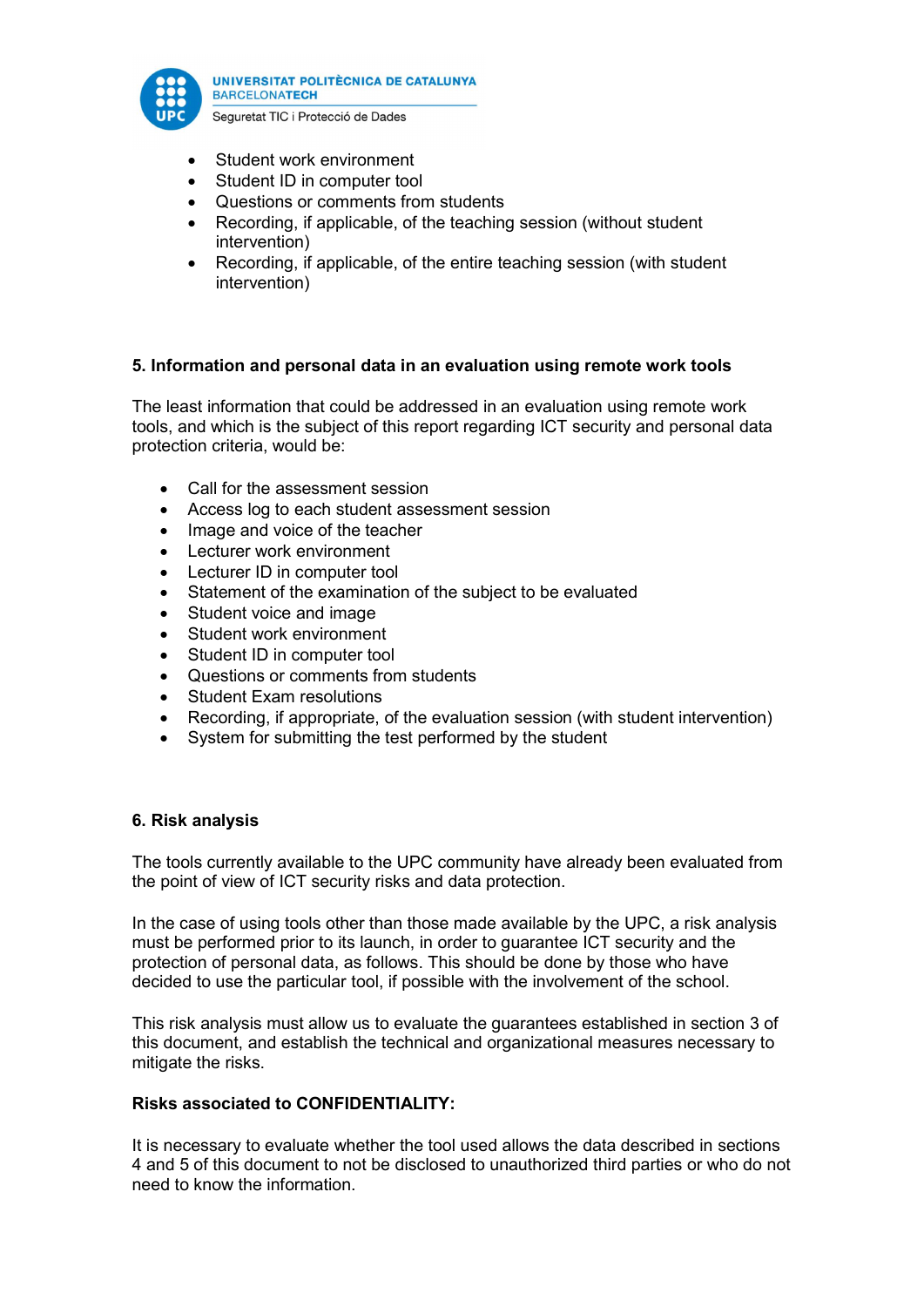

From all the information and personal data, it will be necessary to guarantee that the tool used, maximizes access to the session so that only the people who are present can access it.

In addition, if the class is recorded with student intervention, this recording should only be accessible to participants and take the necessary technical measures to prevent the video from being downloaded.

With regard to student exam resolutions, the tool and / or technical and organizational measures used should guarantee confidentiality as with face-to-face exams.

### Risks associated to INTEGRITY:

Of the information and personal data of the classes and the evaluations, it is necessary to consider, in particular, the completeness of the calls for remote sessions, the recording of the sessions, and the resolutions of the student exams, considering the consequences that the its modification by someone who is not authorized to update the information. Risks of accidental loss, destruction or damage must also be evaluated through the application of appropriate technical or organizational measures.

### Risks associated to AUTHENTICITY:

In terms of authenticity, what needs to be analyzed is that the participants' identities are authentic, and that student exams resolutions have been created by their author, and that they consider the consequences that the information may not be. be authentic

To minimize the risks associated with authentication, the access credentials of the UPC information systems (UPC username plus password, institutional email, G Suite identifier) must be used.

### Risks associated to the TRACEBILITY:

The tool used for classes and/or assessments must keep a record of when it took place, who participated, from which team the participants were made available, and if so Of the recordings it will be necessary to know who has accessed and / or the modified one, in order to establish the consequences that would have the failure to track the subsequent use of this information and personal data.

### Risks associated to LICENSE, LIABILITY AND TRANSPARENCY:

The treatment of the personal data described above for the classes and assessments, is that which is defined in the Register of Treatment Activities of the UPC as F03.21 Management and use of the virtual campus

The personal data described in sections 4 and 5 of this document are already included in the Register of Processing Activities and, therefore, the risks associated with legality, loyalty and transparency are that the tool used to the classes or evaluations, as well as the technical and organizational measures used, including other types of personal data, or that the interested party does not inform the treatment operation and its purposes, and also there is a risk that they will not be informed if they are obliged to provide it and the consequences of not doing so.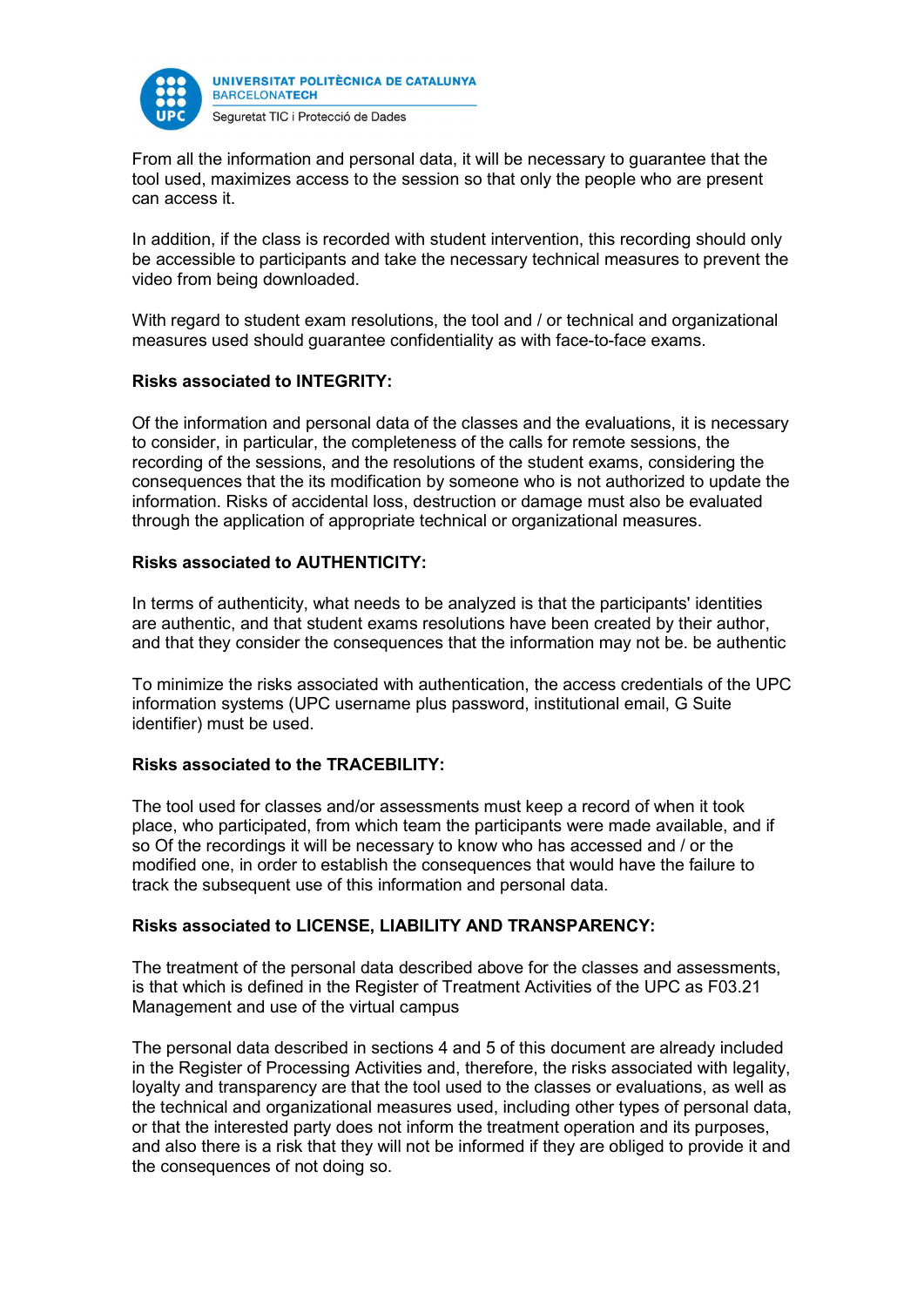

## Risks associated to the LIMITATION OF THE PURPOSE:

The main risk associated with limiting the purpose is that the tool used for classes or evaluations, as well as the technical and organizational measures used, allow the treatment to be incompatible with the purpose established in the treatment to support teaching and learning of the subjects:

Communication between the students and the teaching staff and between the students themselves.

- Completion of activities and access to the resources proposed by the teaching staff.
- Assessment by the teaching staff.

As an example, the fact that the recording of the class session with student interventions is NOT restricted to students in the subject of the particular course would constitute a violation of the principle of limitation of purpose.

#### Risks associated to DATA MINIMIZATION:

The main risk associated with the minimization of personal data is that the tool used for classes or evaluations, as well as the technical and organizational measures used, process more personal data than is needed.

It is necessary to determine if the images and voices of the students have to come out of the class session. We need to ask ourselves why the participation must be so visual and sound. We need to ask ourselves if we can achieve the same teaching result by logging in only the image and voice of the teacher, the presentation, and that the students participate with the camera and microphone off, and that they only participate from the chat.

### Risks associated to ACCURACY:

The main risk associated with the accuracy of personal data is that the tool used for classes or evaluations, as well as the technical and organizational measures used, allow that the personal data treated is not the data of the students who are enrolled in a particular subject.

#### Risks associated to the LIMITATION OF THE TERMS OF CONSERVATION:

The risk associated with limiting the retention period is that recordings of class sessions and/or assessments are stored beyond the time required for the purposes of processing personal data.

#### 7. Legitimation of the processing of personal data

Whenever the criteria set out in this document are followed, the legitimation of this treatment of personal data is the fulfillment of a mission carried out in the public interest (Organic Law 6/2001, of December 21st, of Universities), for the treatment of your personal data, which implies that the consent of the interested party is not necessary, for the specified purposes: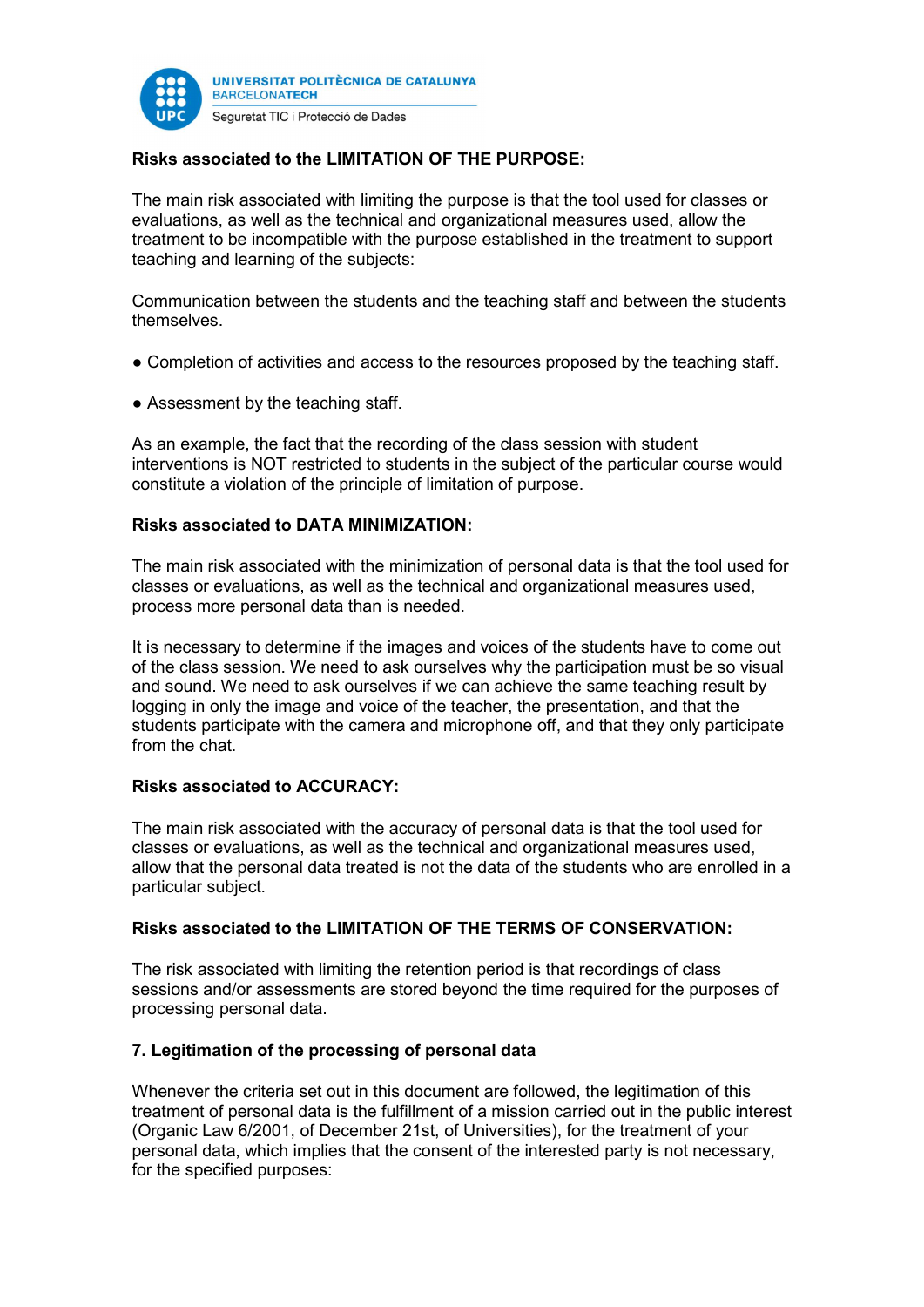

Communication between the students and the teaching staff, and between the students themselves.

• Completion of activities and access to the resources proposed by the teaching staff.

Lecturer assessment of students.

It should be borne in mind that if it is planned to process the personal data for a purpose other than the one that led to the collection, before the post processing the interested party must be provided with information on this other purpose and any additional pertinent information, for so that you can exercise your rights, among others and, where appropriate, that of not giving consent for this new purpose.

### 8. Information to be provided to students

The interested parties will have to be informed in two specific moments:

a) At the time of sending them an email with the link of the session.

b) At the time of login.

The basic data protection information to be provided is as follows:

| <b>Responsible for the</b><br>treatment            | Universitat Politècnica de Catalunya<br>Name of the center or unit with a link to the web page to<br>contact.<br>E-mail address of the subject coordinator (or list of<br>teachers' addresses assigned to each specific group or<br>test)                              |
|----------------------------------------------------|------------------------------------------------------------------------------------------------------------------------------------------------------------------------------------------------------------------------------------------------------------------------|
| Contact data of the<br>data protection<br>delegate | Universitat Politècnica de Catalunya.<br>(https://www.upc.edu/normatives/ca/proteccio-de-<br>dades/normativa-europea-de-proteccio-de-dades/dades-<br>de-contacte-del-delegat-de-proteccio-de-dades)                                                                    |
| <b>Goal of the treatment</b>                       | F03.21 Virtual campus management.<br>(https://rat.upc.edu/ca/registre-de-tractaments-de-dades-<br>personals/F03.21) Sessió de classe / d'avaluació en<br>remot (o sessions classe / avaluacions en remot de<br>l'assignatura XXX) <mark>del centre XXX</mark> any 2020 |
| Legal status                                       | Based on the fulfillment of a mission carried out in the<br>public interest (Organic Law 6/2001, of December 21, on<br>Universities)                                                                                                                                   |
| <b>Recipients</b>                                  | Your first and last name or $ID$ in the session will be visible<br>to other participants when you attend the session.                                                                                                                                                  |